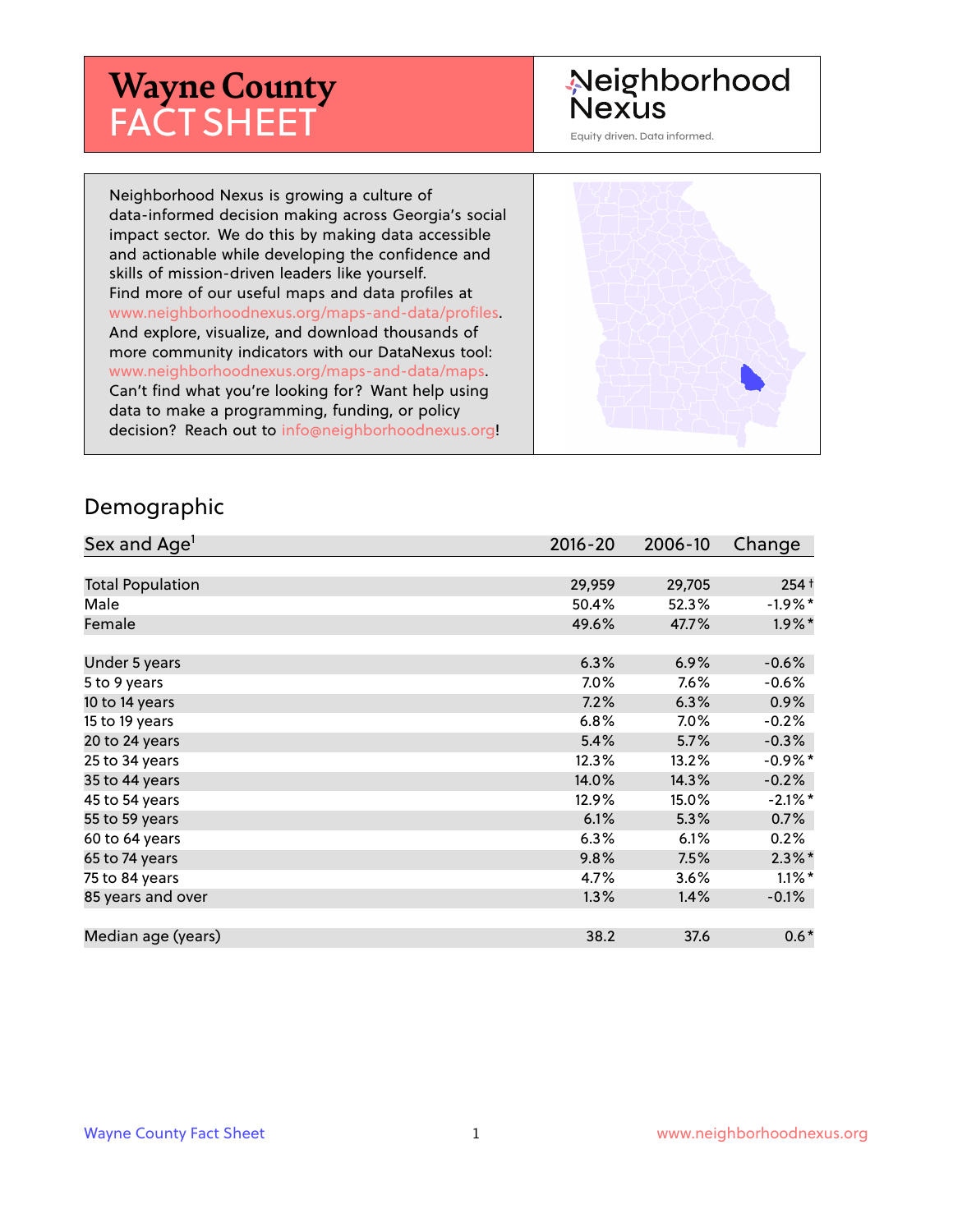# Demographic, continued...

| Race <sup>2</sup>                                            | $2016 - 20$ | 2006-10 | Change     |
|--------------------------------------------------------------|-------------|---------|------------|
| <b>Total population</b>                                      | 29,959      | 29,705  | $254+$     |
| One race                                                     | 97.0%       | 98.8%   | $-1.7%$ *  |
| White                                                        | 74.5%       | 75.3%   | $-0.9%$    |
| <b>Black or African American</b>                             | 20.6%       | 20.3%   | 0.3%       |
| American Indian and Alaska Native                            | 0.1%        | 0.1%    | 0.0%       |
| Asian                                                        | 0.5%        | 0.3%    | 0.2%       |
| Native Hawaiian and Other Pacific Islander                   | 0.0%        | 0.0%    | $-0.0%$    |
| Some other race                                              | 1.4%        | 2.7%    | $-1.3\%$ * |
| Two or more races                                            | 3.0%        | 1.2%    | $1.7\%$ *  |
| Race alone or in combination with other race(s) <sup>3</sup> | $2016 - 20$ | 2006-10 | Change     |
| Total population                                             | 29,959      | 29,705  | $254+$     |
| White                                                        | 77.0%       | 76.1%   | 0.9%       |
| <b>Black or African American</b>                             | 22.5%       | 21.3%   | $1.2\%$ *  |
| American Indian and Alaska Native                            | 0.6%        | 0.2%    | $0.4\%$ *  |
| Asian                                                        | 1.0%        | 0.8%    | 0.2%       |
| Native Hawaiian and Other Pacific Islander                   | 0.1%        | 0.1%    | 0.0%       |
| Some other race                                              | 1.9%        | 2.9%    | $-1.0%$    |
| Hispanic or Latino and Race <sup>4</sup>                     | $2016 - 20$ | 2006-10 | Change     |
| <b>Total population</b>                                      | 29,959      | 29,705  | $254+$     |
| Hispanic or Latino (of any race)                             | 6.4%        | 5.4%    | $1.1%$ †   |
| Not Hispanic or Latino                                       | 93.6%       | 94.6%   | $-1.1%$ +  |
| White alone                                                  | 71.1%       | 72.9%   | $-1.9%$ *  |
| Black or African American alone                              | 20.3%       | 20.2%   | 0.1%       |
| American Indian and Alaska Native alone                      | 0.1%        | 0.1%    | 0.0%       |
| Asian alone                                                  | 0.5%        | 0.3%    | 0.2%       |
| Native Hawaiian and Other Pacific Islander alone             | 0.0%        | 0.0%    | $-0.0%$    |
| Some other race alone                                        | 0.1%        | 0.0%    | 0.1%       |
| Two or more races                                            | 1.5%        | 1.1%    | 0.4%       |
| U.S. Citizenship Status <sup>5</sup>                         | $2016 - 20$ | 2006-10 | Change     |
| Foreign-born population                                      | 674         | 1,197   | $-523*$    |
| Naturalized U.S. citizen                                     | 26.9%       | 30.2%   | $-3.3%$    |
| Not a U.S. citizen                                           | 73.1%       | 69.8%   | 3.3%       |
| Citizen, Voting Age Population <sup>6</sup>                  | $2016 - 20$ | 2006-10 | Change     |
| Citizen, 18 and over population                              | 22,171      | 21,586  | 585*       |
| Male                                                         | 50.9%       | 51.6%   | $-0.7%$ *  |
| Female                                                       | 49.1%       | 48.4%   | 0.7%       |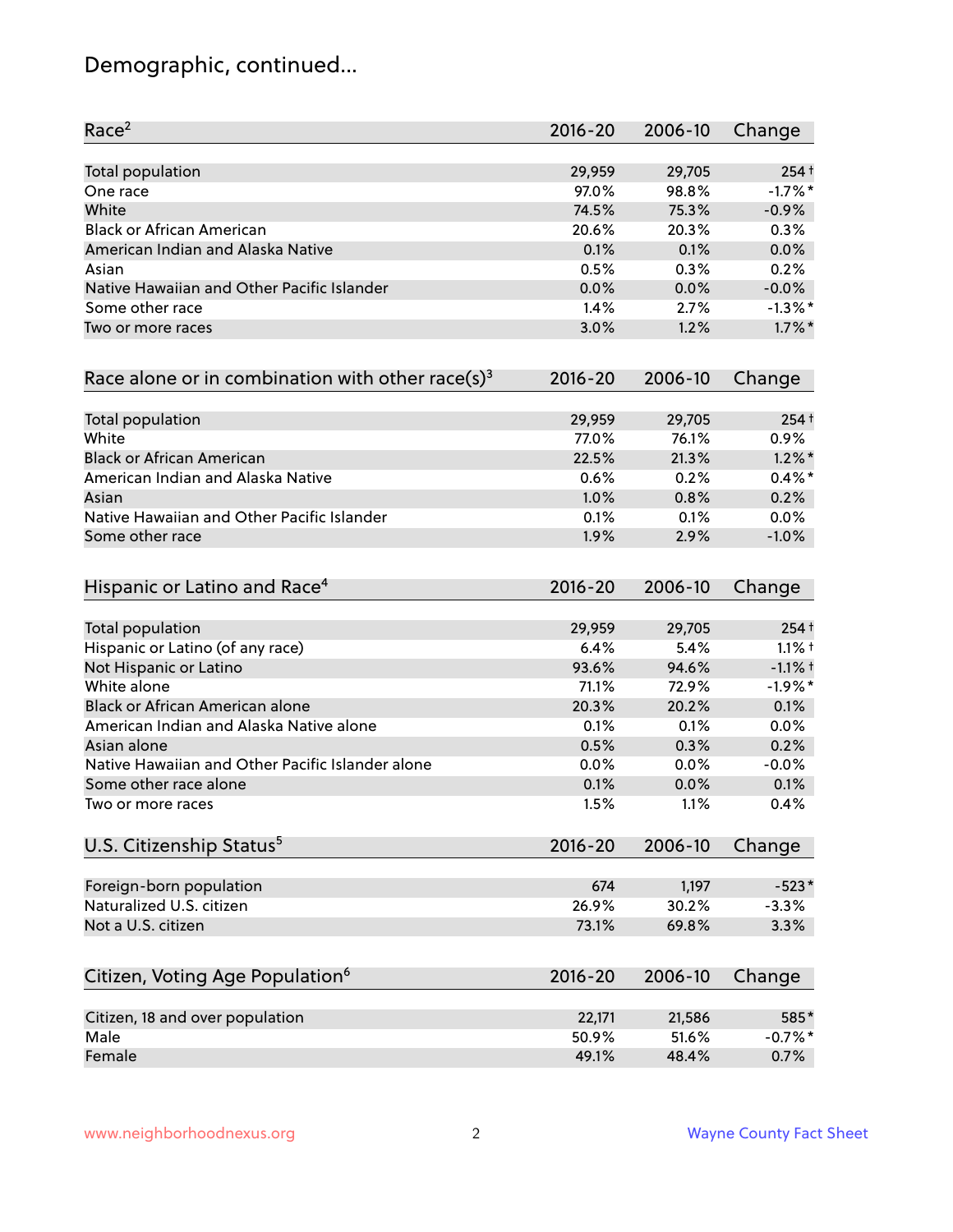#### Economic

| Income <sup>7</sup>                                 | $2016 - 20$ | 2006-10 | Change     |
|-----------------------------------------------------|-------------|---------|------------|
|                                                     |             |         |            |
| All households                                      | 10,479      | 10,362  | 117        |
| Less than \$10,000                                  | 8.5%        | 9.8%    | $-1.3%$    |
| \$10,000 to \$14,999                                | 7.9%        | 7.8%    | 0.1%       |
| \$15,000 to \$24,999                                | 13.4%       | 16.6%   | $-3.2%$    |
| \$25,000 to \$34,999                                | 9.8%        | 13.1%   | $-3.2%$ *  |
| \$35,000 to \$49,999                                | 15.2%       | 16.3%   | $-1.1%$    |
| \$50,000 to \$74,999                                | 16.0%       | 14.6%   | 1.4%       |
| \$75,000 to \$99,999                                | 12.5%       | 11.1%   | 1.3%       |
| \$100,000 to \$149,999                              | 9.0%        | 8.3%    | 0.6%       |
| \$150,000 to \$199,999                              | 5.9%        | 1.2%    | 4.6%*      |
| \$200,000 or more                                   | 1.7%        | 1.1%    | 0.6%       |
| Median household income (dollars)                   | 45,773      | 37,340  | 8,433*     |
| Mean household income (dollars)                     | 60,032      | 50,088  | 9,944*     |
| With earnings                                       | 70.0%       | 75.9%   | $-5.8\%$ * |
| Mean earnings (dollars)                             | 63,305      | 52,277  | 11,028*    |
| <b>With Social Security</b>                         | 37.1%       | 36.1%   | 1.0%       |
| Mean Social Security income (dollars)               | 19,365      | 13,983  | 5,382*     |
| With retirement income                              | 20.3%       | 17.6%   | $2.7\%$ *  |
| Mean retirement income (dollars)                    | 21,485      | 16,766  | 4,718 *    |
| With Supplemental Security Income                   | $7.3\%$     | 4.7%    | $2.6\%$ *  |
| Mean Supplemental Security Income (dollars)         | 8,344       | 6,651   | 1,693      |
| With cash public assistance income                  | 1.4%        | 1.2%    | 0.2%       |
| Mean cash public assistance income (dollars)        | 1,414       | 2,619   | $-1,206$   |
| With Food Stamp/SNAP benefits in the past 12 months | 17.5%       | 15.1%   | 2.4%       |
|                                                     |             |         |            |
| Families                                            | 7,242       | 7,488   | $-246$     |
| Less than \$10,000                                  | 4.6%        | 4.3%    | 0.3%       |
| \$10,000 to \$14,999                                | 3.3%        | 5.4%    | $-2.1%$    |
| \$15,000 to \$24,999                                | 10.3%       | 15.4%   | $-5.1\%$ * |
| \$25,000 to \$34,999                                | 8.3%        | 14.1%   | $-5.9%$ *  |
| \$35,000 to \$49,999                                | 16.7%       | 15.7%   | 1.0%       |
| \$50,000 to \$74,999                                | 17.4%       | 17.2%   | 0.2%       |
| \$75,000 to \$99,999                                | 16.5%       | 13.5%   | 3.1%       |
| \$100,000 to \$149,999                              | 12.1%       | 11.2%   | 0.9%       |
| \$150,000 to \$199,999                              | 8.3%        | 1.7%    | $6.6\%$ *  |
| \$200,000 or more                                   | 2.5%        | 1.5%    | 1.0%       |
| Median family income (dollars)                      | 56,589      | 45,649  | 10,940*    |
| Mean family income (dollars)                        | 73,377      | 58,566  | 14,811*    |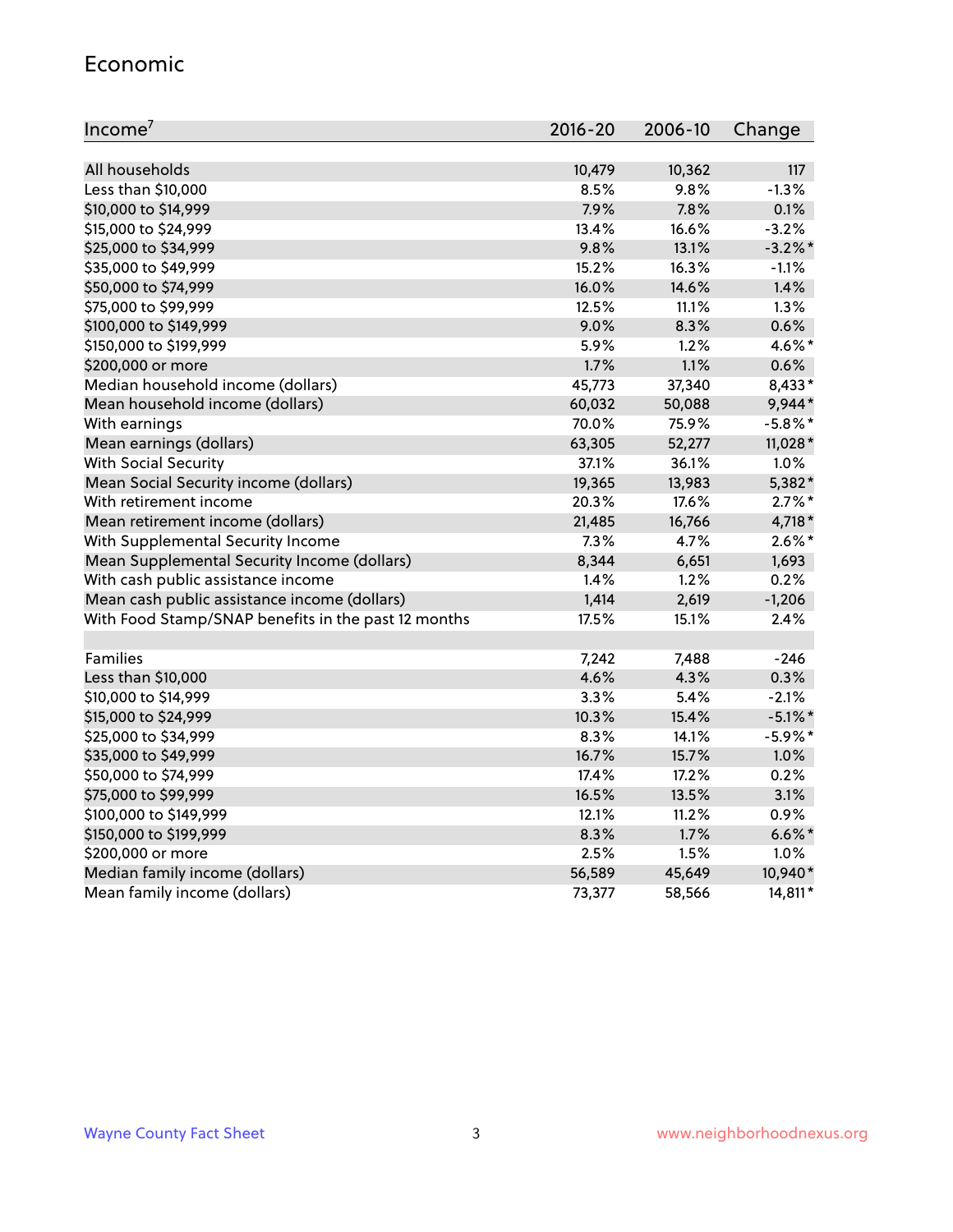### Economic, continued...

| Income, continued <sup>8</sup>                                        | $2016 - 20$ | 2006-10 | Change      |
|-----------------------------------------------------------------------|-------------|---------|-------------|
|                                                                       |             |         |             |
| Nonfamily households                                                  | 3,237       | 2,874   | 363         |
| Median nonfamily income (dollars)                                     | 19,330      | 18,129  | 1,201       |
| Mean nonfamily income (dollars)                                       | 28,265      | 25,877  | 2,388       |
| Median earnings for workers (dollars)                                 | 27,402      | 22,084  | $5,318*$    |
| Median earnings for male full-time, year-round workers                | 45,222      | 40,167  | 5,055*      |
| (dollars)                                                             |             |         |             |
| Median earnings for female full-time, year-round workers<br>(dollars) | 36,750      | 26,283  | 10,467*     |
| Per capita income (dollars)                                           | 21,763      | 18,393  | 3,370*      |
|                                                                       |             |         |             |
| Families and People Below Poverty Level <sup>9</sup>                  | 2016-20     | 2006-10 | Change      |
|                                                                       |             |         |             |
| <b>All families</b>                                                   | 13.6%       | 13.2%   | 0.4%        |
| With related children under 18 years                                  | 20.3%       | 21.2%   | $-0.8%$     |
| With related children under 5 years only                              | 6.8%        | 22.1%   | $-15.2\%$ * |
| Married couple families                                               | 8.1%        | 6.6%    | 1.5%        |
| With related children under 18 years                                  | 10.1%       | 9.0%    | 1.1%        |
| With related children under 5 years only                              | 4.0%        | 5.5%    | $-1.5%$     |
| Families with female householder, no husband present                  | 37.5%       | 42.9%   | $-5.4%$     |
| With related children under 18 years                                  | 54.1%       | 48.6%   | 5.5%        |
| With related children under 5 years only                              | 22.4%       | 36.3%   | $-13.8%$    |
| All people                                                            | 16.4%       | 18.3%   | $-2.0%$     |
| Under 18 years                                                        | 22.0%       | 23.8%   | $-1.9%$     |
| Related children under 18 years                                       | 21.8%       | 23.6%   | $-1.7%$     |
| Related children under 5 years                                        | 13.2%       | 28.8%   | $-15.6\%$ * |
| Related children 5 to 17 years                                        | 24.6%       | 21.5%   | 3.0%        |
| 18 years and over                                                     | 14.4%       | 16.3%   | $-1.8%$     |
| 18 to 64 years                                                        | 15.4%       | 16.6%   | $-1.3%$     |
| 65 years and over                                                     | 11.1%       | 14.5%   | $-3.4%$     |
|                                                                       |             |         |             |
| People in families                                                    | 13.7%       | 14.7%   | $-1.0%$     |
| Unrelated individuals 15 years and over                               | 31.0%       | 40.5%   | $-9.5%$     |
|                                                                       | 13.2%       | 13.0%   | 0.2%        |
| Non-Hispanic white people                                             | 29.4%       |         |             |
| Black or African-American people                                      |             | 32.6%   | $-3.3%$     |
| Asian people                                                          | 0.8%        | 54.3%   | $-53.5%$    |
| Hispanic or Latino people                                             | 17.5%       | 43.8%   | $-26.3%$    |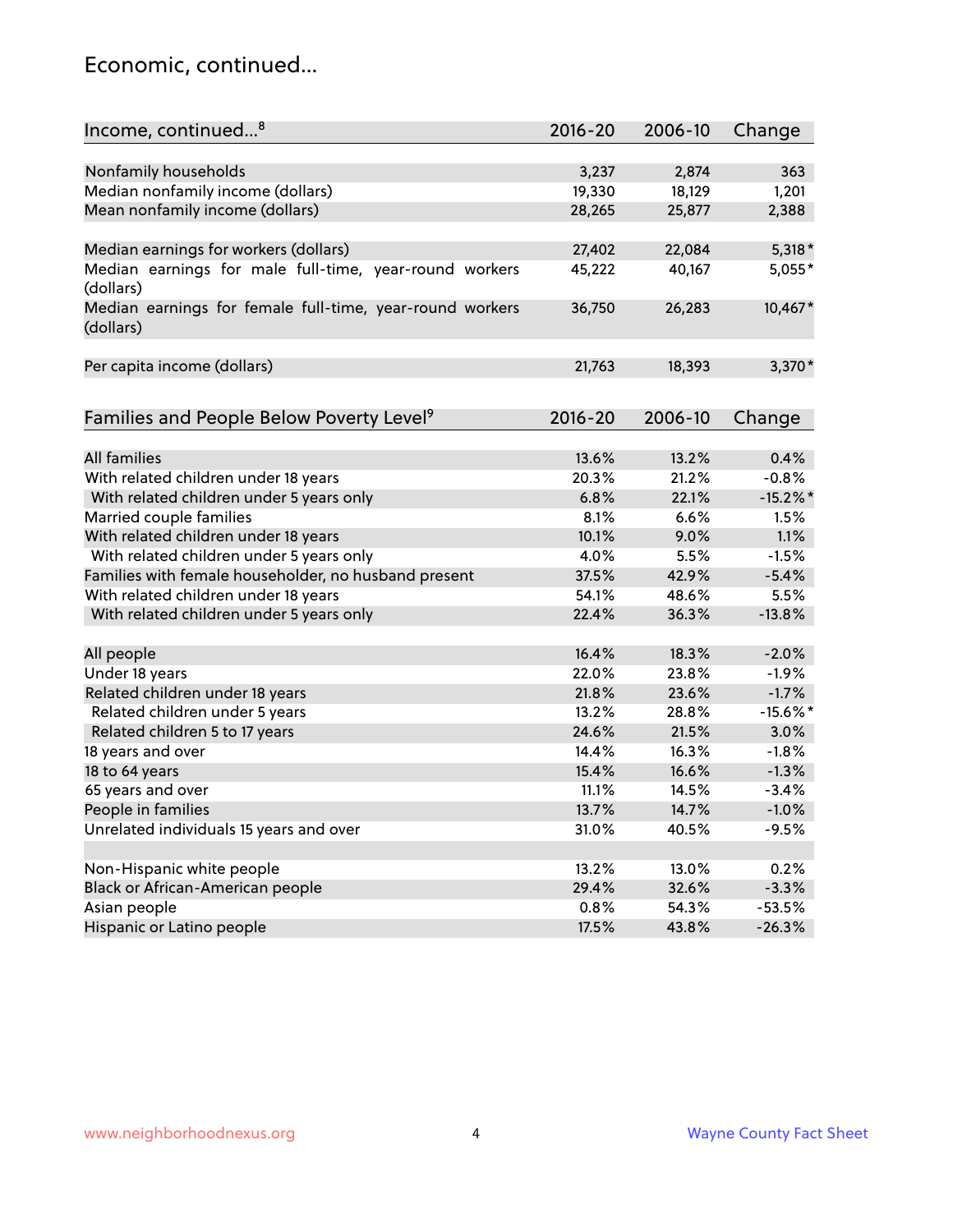# Employment

| Employment Status <sup>10</sup>                                                               | 2010        | 2020    | Change     |
|-----------------------------------------------------------------------------------------------|-------------|---------|------------|
| In Labor Force                                                                                | 11,540      | 12,377  | 12,377     |
| <b>Unemployment Rate</b>                                                                      | 5.6%        | 12.0%   | $-6.4%$    |
| Industry <sup>11</sup>                                                                        | $2016 - 20$ | 2006-10 | Change     |
|                                                                                               |             |         |            |
| Civilian employed population 16 years and over                                                | 11,277      | 11,410  | $-133$     |
| Agriculture, forestry, fishing and hunting, and mining                                        | 1.2%        | 3.0%    | $-1.8\%$ * |
| Construction                                                                                  | 11.8%       | 12.3%   | $-0.4%$    |
| Manufacturing                                                                                 | 15.3%       | 13.3%   | 1.9%       |
| Wholesale trade                                                                               | 0.8%        | 1.9%    | $-1.0%$    |
| Retail trade                                                                                  | 11.9%       | 10.7%   | 1.2%       |
| Transportation and warehousing, and utilities                                                 | 5.4%        | 5.8%    | $-0.4%$    |
| Information                                                                                   | 2.0%        | 1.2%    | 0.8%       |
| Finance and insurance, and real estate and rental and leasing                                 | 1.9%        | 5.5%    | $-3.6\%$ * |
| Professional, scientific, and management, and administrative<br>and waste management services | 7.0%        | 4.6%    | $2.4\%$ *  |
| Educational services, and health care and social assistance                                   | 22.5%       | 19.4%   | 3.1%       |
| Arts, entertainment, and recreation, and accommodation and<br>food services                   | 8.3%        | 7.4%    | 0.9%       |
| Other services, except public administration                                                  | 6.1%        | 6.4%    | $-0.2%$    |
| <b>Public administration</b>                                                                  | 5.6%        | 8.5%    | $-2.9\%$ * |
| Occupation <sup>12</sup>                                                                      | $2016 - 20$ | 2006-10 | Change     |
|                                                                                               |             |         |            |
| Civilian employed population 16 years and over                                                | 11,277      | 11,410  | $-133$     |
| Management, business, science, and arts occupations                                           | 25.5%       | 25.5%   | $-0.0%$    |
| Service occupations                                                                           | 19.0%       | 16.6%   | 2.4%       |
| Sales and office occupations                                                                  | 20.2%       | 19.9%   | 0.3%       |
| Natural<br>resources,<br>construction,<br>and<br>maintenance<br>occupations                   | 16.5%       | 20.0%   | $-3.6\%$ * |
| Production, transportation, and material moving occupations                                   | 18.8%       | 17.9%   | 0.9%       |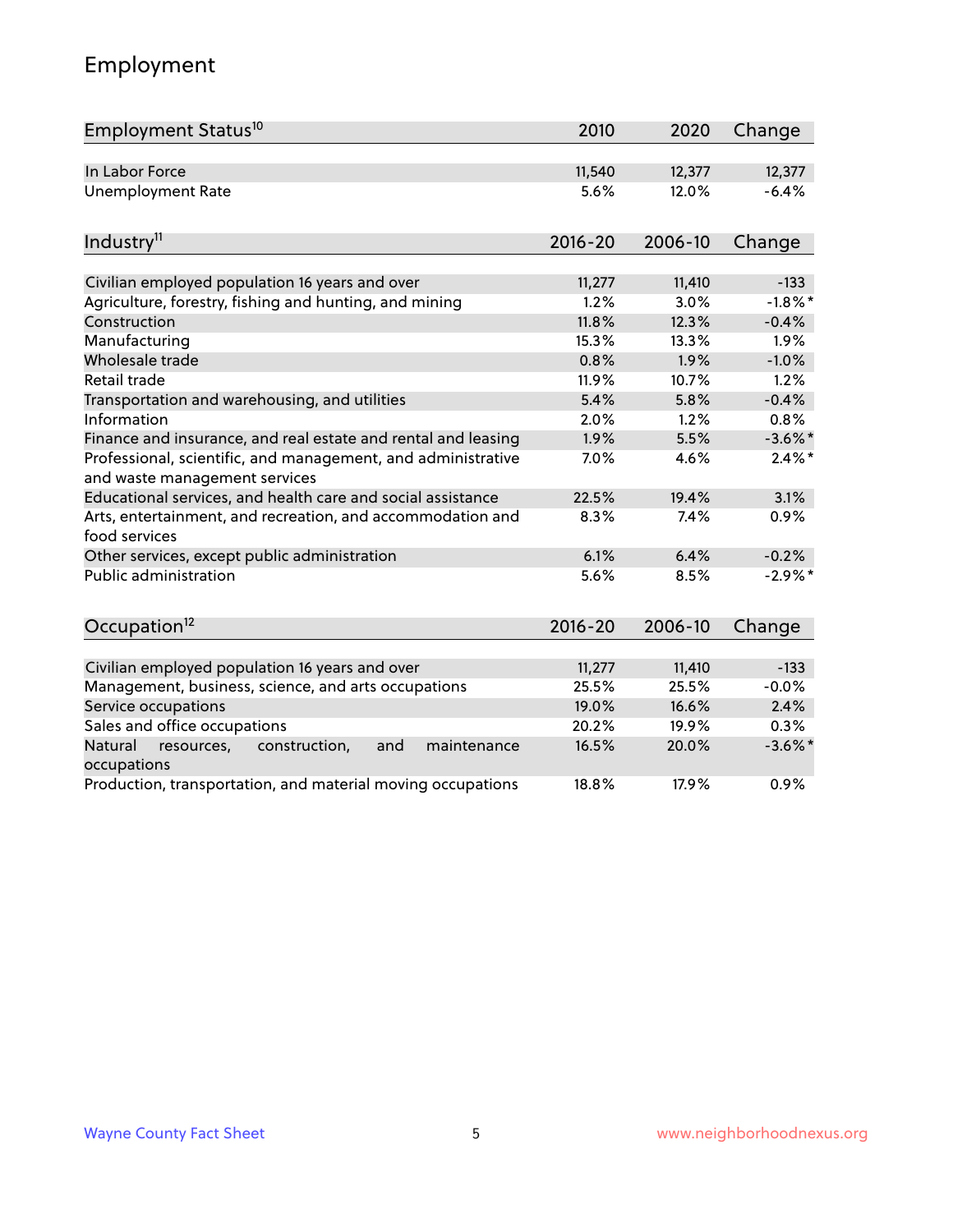# Employment, continued...

| Class of Worker <sup>13</sup>                          | $2016 - 20$    | 2006-10 | Change    |
|--------------------------------------------------------|----------------|---------|-----------|
| Civilian employed population 16 years and over         | 11,277         | 11,410  | $-133$    |
| Private wage and salary workers                        | 72.7%          | 71.8%   | 0.9%      |
| Government workers                                     | 17.8%          | 20.9%   | $-3.1%$   |
| Self-employed in own not incorporated business workers | 9.4%           | 6.8%    | $2.5\%$ * |
| <b>Unpaid family workers</b>                           | 0.1%           | 0.5%    | $-0.4%$   |
|                                                        |                |         |           |
| Job Flows <sup>14</sup>                                | 2019           | 2010    | Change    |
| Total Jobs in county                                   | 7,596          | 9,516   | $-1,920$  |
| Held by residents of county                            | 60.1%          | 53.5%   | 6.6%      |
| Held by non-residents of county                        | 39.9%          | 46.5%   | $-6.6%$   |
|                                                        |                |         |           |
| Jobs by Industry Sector <sup>15</sup>                  | 2019           | 2010    | Change    |
| Total Jobs in county                                   | 7,596          | 9,516   | $-1,920$  |
| <b>Goods Producing sectors</b>                         | 26.6%          | 22.4%   | 4.1%      |
| Trade, Transportation, and Utilities sectors           | 19.9%          | 21.0%   | $-1.1%$   |
| All Other Services sectors                             | 53.5%          | 56.6%   | $-3.0%$   |
|                                                        |                |         |           |
| Total Jobs in county held by county residents          | 4,565          | 5,094   | $-529$    |
| <b>Goods Producing sectors</b>                         | 27.9%          | 24.3%   | 3.6%      |
| Trade, Transportation, and Utilities sectors           | 14.8%          | 17.7%   | $-2.9%$   |
| All Other Services sectors                             | 57.3%          | 58.0%   | $-0.7%$   |
| Jobs by Earnings <sup>16</sup>                         | 2019           | 2010    | Change    |
|                                                        |                |         |           |
| Total Jobs in county                                   | 7,596          | 9,516   | $-1,920$  |
| Jobs with earnings \$1250/month or less                | 24.5%          | 26.2%   | $-1.7%$   |
| Jobs with earnings \$1251/month to \$3333/month        | 36.5%          | 38.5%   | $-2.1%$   |
| Jobs with earnings greater than \$3333/month           | 39.0%          | 35.2%   | 3.8%      |
| Total Jobs in county held by county residents          | 4,565          | 5,094   | $-529$    |
| Jobs with earnings \$1250/month or less                | 24.1%          | 28.2%   | $-4.1%$   |
| Jobs with earnings \$1251/month to \$3333/month        | 37.4%          | 39.1%   | $-1.7\%$  |
| Jobs with earnings greater than \$3333/month           | 38.5%          | 32.6%   | 5.9%      |
|                                                        |                |         |           |
| Jobs by Age of Worker <sup>17</sup>                    | 2019           | 2010    | Change    |
| Total Jobs in county                                   |                |         |           |
|                                                        | 7,596<br>21.8% | 9,516   | $-1,920$  |
| Jobs with workers age 29 or younger                    |                | 20.5%   | 1.4%      |
| Jobs with workers age 30 to 54                         | 55.3%          | 61.2%   | $-5.9%$   |
| Jobs with workers age 55 or older                      | 22.9%          | 18.4%   | 4.6%      |
| Total Jobs in county held by county residents          | 4,565          | 5,094   | $-529$    |
| Jobs with workers age 29 or younger                    | 19.8%          | 20.0%   | $-0.2%$   |
| Jobs with workers age 30 to 54                         | 55.1%          | 61.5%   | $-6.3%$   |
| Jobs with workers age 55 or older                      | 25.1%          | 18.5%   | 6.5%      |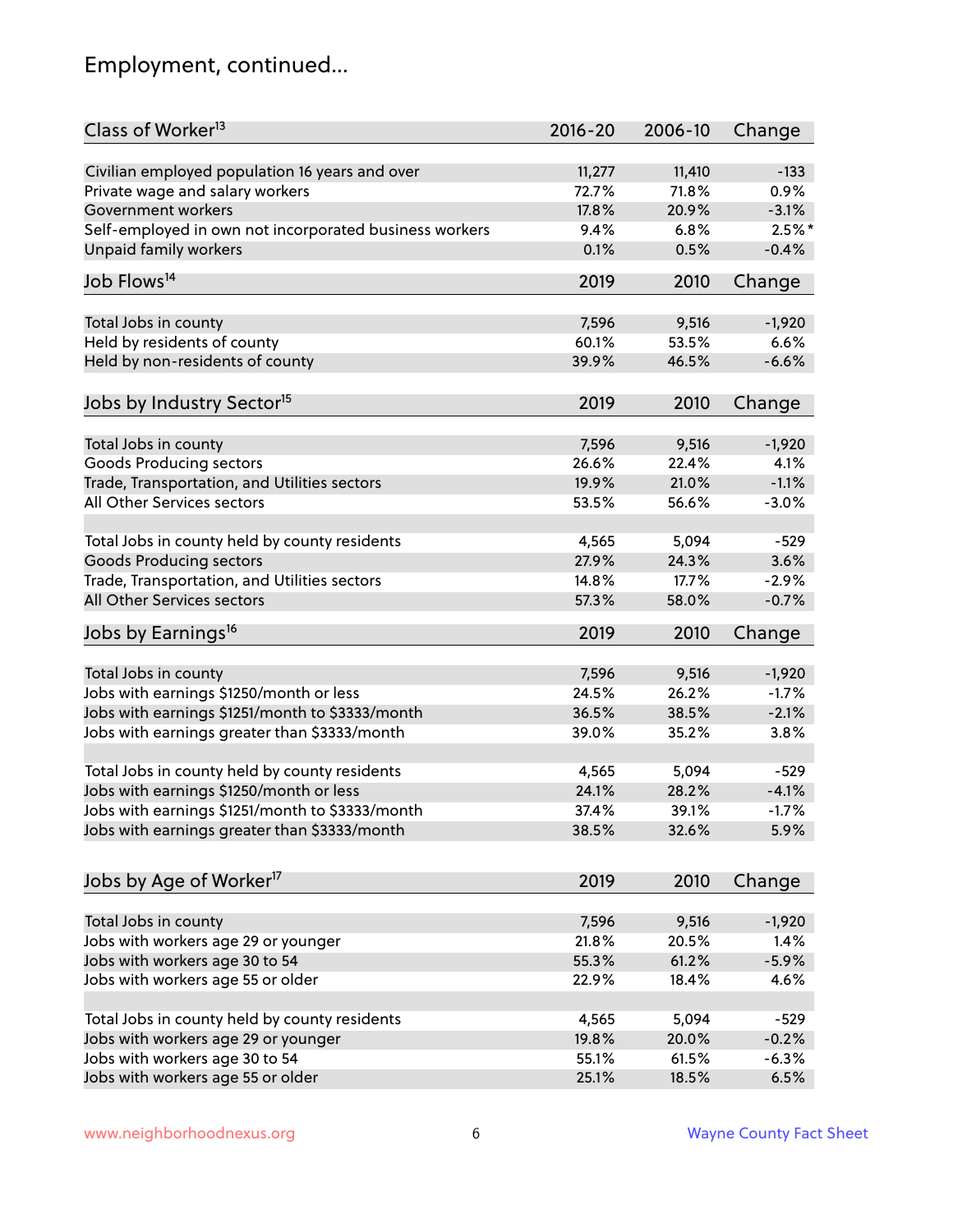### Education

| Early Learning <sup>18</sup>                        |                |                | 2022              |
|-----------------------------------------------------|----------------|----------------|-------------------|
| Licensed Capacity of Early Learning Centers         |                |                | 434               |
| Licenced capacity per 1,000 children ages 0-4       |                |                | 236.4             |
| School Enrollment <sup>19</sup>                     | 2022           | 2010           | Change            |
|                                                     |                |                |                   |
| <b>Enrolled in Public School</b>                    | 5,101<br>60.9% | 5,373<br>69.2% | $-272$<br>$-8.2%$ |
| White                                               |                |                |                   |
| <b>Black or African-American</b>                    | 22.9%          | 24.8%          | $-1.9%$           |
| Asian                                               | 0.6%<br>0.2%   | 0.6%           | 0.1%<br>0.2%      |
| Native American<br>Pacific Islander                 |                | 0.0%           |                   |
| <b>Biracial or Multi-Racial</b>                     | 0.1%<br>5.6%   | 0.0%<br>0.0%   | 0.0%<br>5.6%      |
|                                                     |                |                |                   |
| Hispanic or Latino                                  | 9.8%           | 4.7%           | 5.1%              |
| Georgia Milestones: 3rd Grade Reading <sup>20</sup> |                |                | 2019              |
| Number of Students Tested                           |                |                | 397               |
| Proficient or Distinguished                         |                |                | 44.6%             |
| Georgia Milestones: 8th Grade Math <sup>21</sup>    |                |                | 2019              |
|                                                     |                |                |                   |
| <b>Number of Students Tested</b>                    |                |                | 415               |
| Proficient or Distinguished                         |                |                | 33.7%             |
| Graduation Rates <sup>22</sup>                      | 2021           | 2012           | Change            |
|                                                     |                |                |                   |
| Cohort                                              | 338            | 343            | $-5$              |
| <b>High School Graduation Rate</b>                  | 93.8%          | 76.1%          | 17.7%             |
| Educational Attainment <sup>23</sup>                | $2016 - 20$    | 2006-10        | Change            |
| Population 25 years and over                        | 20,162         | 19,710         | 452*              |
| Less than 9th grade                                 | 5.1%           | 7.0%           | $-1.9%$           |
| 9th to 12th grade, no diploma                       | 10.4%          | 15.2%          | $-4.8\%$ *        |
| High school graduate (includes equivalency)         | 42.4%          | 40.2%          | 2.2%              |
| Some college, no degree                             | 19.2%          | 21.1%          | $-1.9%$           |
| Associate's degree                                  | 10.4%          | 5.7%           | $4.7\%$ *         |
|                                                     | 7.4%           | 7.1%           |                   |
| Bachelor's degree                                   |                |                | $0.3\%$           |
| Graduate or professional degree                     | 5.2%           | 3.8%           | 1.4%              |
| Percent high school graduate or higher              | 84.6%          | 77.9%          | $6.7\%$ *         |
| Percent bachelor's degree or higher                 | 12.6%          | 10.9%          | 1.7%              |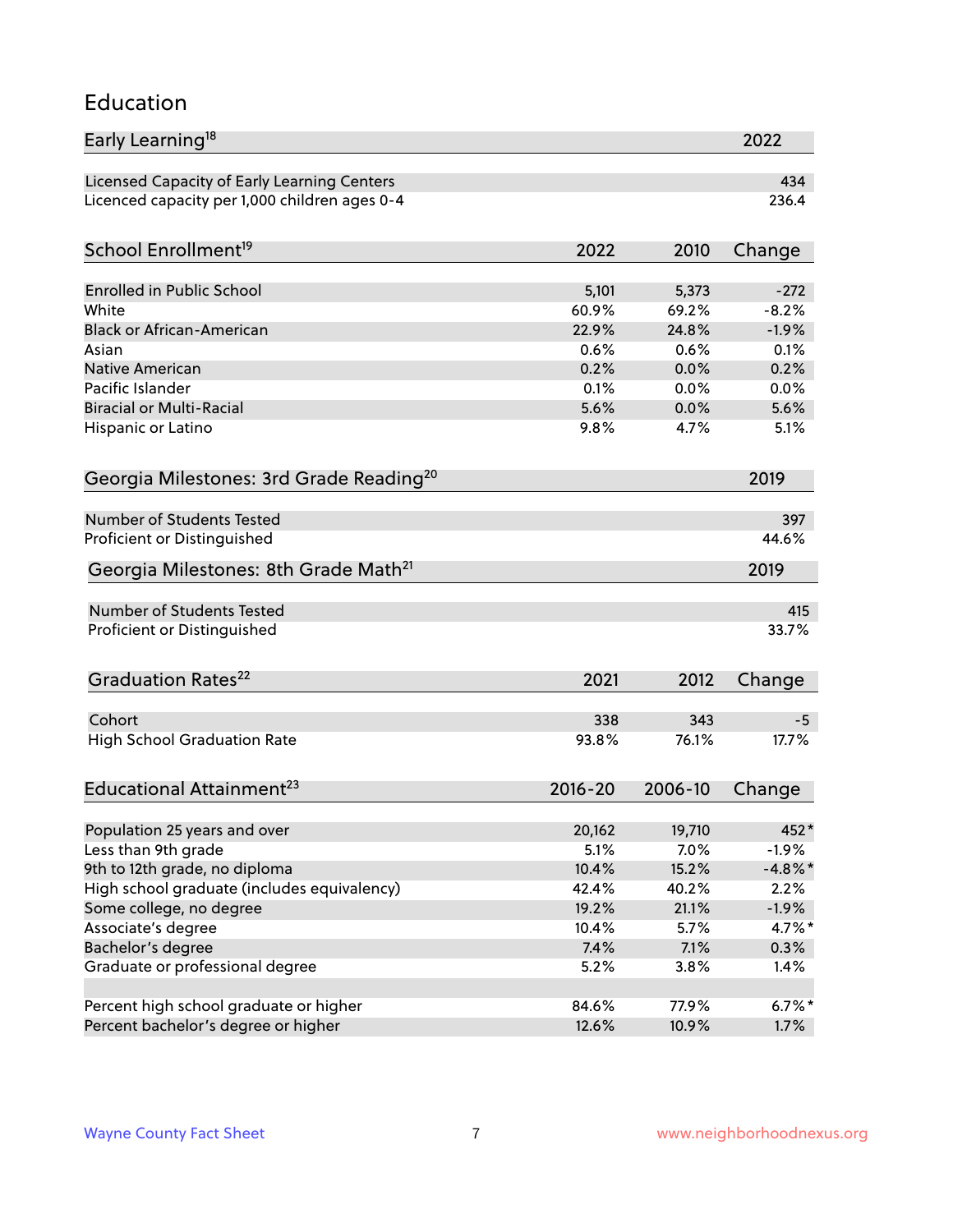### Housing

| Households by Type <sup>24</sup>                     | 2016-20     | 2006-10 | Change    |
|------------------------------------------------------|-------------|---------|-----------|
|                                                      |             |         |           |
| <b>Total households</b>                              | 10,479      | 10,362  | 117       |
| Family households (families)                         | 69.1%       | 72.3%   | $-3.2%$ * |
| With own children under 18 years                     | 29.6%       | 30.4%   | $-0.8%$   |
| Married-couple family                                | 52.6%       | 56.1%   | $-3.6%$   |
| With own children of the householder under 18 years  | 20.8%       | 21.6%   | $-0.8%$   |
| Male householder, no wife present, family            | 3.8%        | 3.9%    | $-0.1%$   |
| With own children of the householder under 18 years  | 2.4%        | 1.4%    | 1.0%      |
| Female householder, no husband present, family       | 12.8%       | 12.3%   | 0.5%      |
| With own children of the householder under 18 years  | 6.4%        | 7.4%    | $-1.0%$   |
| Nonfamily households                                 | 30.9%       | 27.7%   | 3.2%      |
| Householder living alone                             | 26.9%       | 24.1%   | 2.8%      |
| 65 years and over                                    | 10.1%       | 10.5%   | $-0.4%$   |
|                                                      |             |         |           |
| Households with one or more people under 18 years    | 34.9%       | 36.4%   | $-1.5%$   |
| Households with one or more people 65 years and over | 30.0%       | 26.4%   | $3.6\%$ * |
|                                                      |             |         |           |
| Average household size                               | 2.66        | 2.63    | 0.04      |
| Average family size                                  | 3.25        | 3.13    | 0.12      |
|                                                      |             |         |           |
| Housing Occupancy <sup>25</sup>                      | 2016-20     | 2006-10 | Change    |
|                                                      |             |         |           |
| Total housing units                                  | 12,313      | 12,008  | 305*      |
| Occupied housing units                               | 85.1%       | 86.3%   | $-1.2%$   |
| Vacant housing units                                 | 14.9%       | 13.7%   | 1.2%      |
|                                                      |             |         |           |
| Homeowner vacancy rate                               | 2.2         | 1.8     | 0.4       |
| Rental vacancy rate                                  | 5.3         | 0.5     | $4.8*$    |
|                                                      |             |         |           |
| Units in Structure <sup>26</sup>                     |             |         |           |
|                                                      | $2016 - 20$ | 2006-10 | Change    |
| Total housing units                                  | 12,313      | 12,008  | $305*$    |
| 1-unit, detached                                     | 59.4%       | 58.9%   | 0.4%      |
| 1-unit, attached                                     | 0.6%        | 0.7%    | $-0.1%$   |
| 2 units                                              | 2.7%        | 2.1%    | 0.6%      |
| 3 or 4 units                                         | 2.3%        | 2.4%    | $-0.1%$   |
| 5 to 9 units                                         | 3.0%        | 1.4%    | $1.5%$ *  |
| 10 to 19 units                                       | 0.5%        | 0.3%    | 0.3%      |
| 20 or more units                                     | 0.6%        | 0.7%    | $-0.1%$   |
| Mobile home                                          | 30.8%       | 33.3%   | $-2.5%$   |
| Boat, RV, van, etc.                                  | 0.1%        | 0.1%    | $-0.0\%$  |
|                                                      |             |         |           |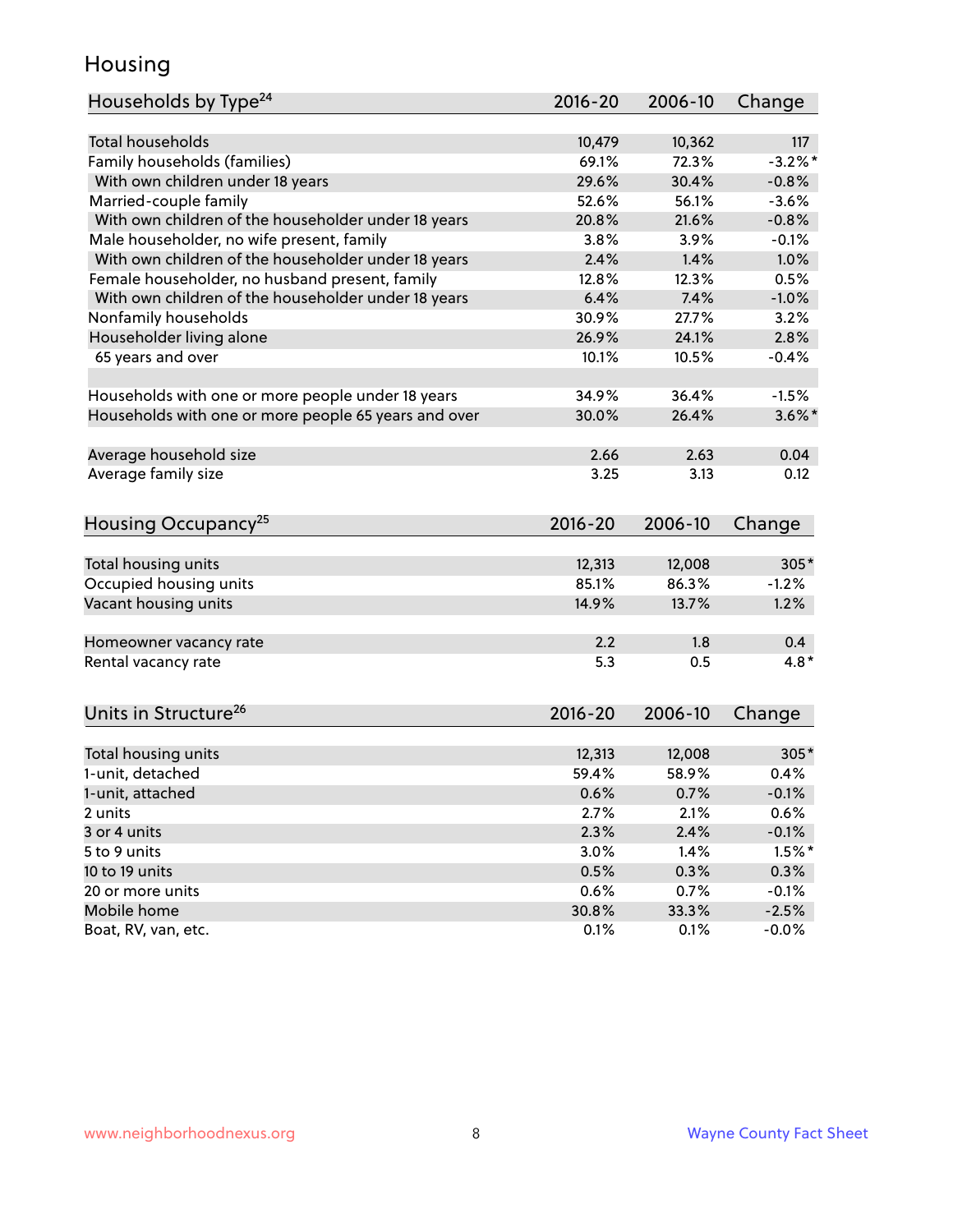# Housing, Continued...

| Year Structure Built <sup>27</sup>             | 2016-20     | 2006-10 | Change      |
|------------------------------------------------|-------------|---------|-------------|
| Total housing units                            | 12,313      | 12,008  | $305*$      |
| Built 2014 or later                            | 2.0%        | (X)     | (X)         |
| Built 2010 to 2013                             | 2.8%        | (X)     | (X)         |
| Built 2000 to 2009                             | 18.3%       | 15.3%   | $3.0\%$ *   |
| Built 1990 to 1999                             | 22.6%       | 22.3%   | 0.3%        |
| Built 1980 to 1989                             | 12.1%       | 17.9%   | $-5.8\%$ *  |
| Built 1970 to 1979                             | 13.2%       | 13.9%   | $-0.7%$     |
| Built 1960 to 1969                             | 11.1%       | 9.3%    | 1.8%        |
| Built 1950 to 1959                             | 9.4%        | 11.9%   | $-2.5%$     |
| Built 1940 to 1949                             | 3.6%        | 3.6%    | 0.0%        |
| Built 1939 or earlier                          | 4.9%        | 5.9%    | $-1.0%$     |
| Housing Tenure <sup>28</sup>                   | 2016-20     | 2006-10 | Change      |
|                                                |             |         |             |
| Occupied housing units                         | 10,479      | 10,362  | 117         |
| Owner-occupied                                 | 62.8%       | 70.0%   | $-7.1\%$ *  |
| Renter-occupied                                | 37.2%       | 30.0%   | $7.1\%$ *   |
| Average household size of owner-occupied unit  | 2.61        | 2.62    | $-0.01$     |
| Average household size of renter-occupied unit | 2.75        | 2.64    | 0.10        |
| Residence 1 Year Ago <sup>29</sup>             | 2016-20     | 2006-10 | Change      |
| Population 1 year and over                     | 29,548      | 29,322  | 226*        |
| Same house                                     | 88.2%       | 83.3%   | 4.9%*       |
| Different house in the U.S.                    | 11.7%       | 16.5%   | $-4.7%$ *   |
| Same county                                    | 6.9%        | 8.8%    | $-1.9%$     |
| Different county                               | 4.8%        | 7.7%    | $-2.9\%$ *  |
| Same state                                     | 3.0%        | 5.1%    | $-2.2%$ *   |
| Different state                                | 1.8%        | 2.5%    | $-0.7%$     |
| Abroad                                         | 0.1%        | 0.3%    | $-0.2%$     |
| Value of Housing Unit <sup>30</sup>            | 2016-20     | 2006-10 | Change      |
|                                                |             |         |             |
| Owner-occupied units                           | 6,586       | 7,252   | $-666*$     |
| Less than \$50,000                             | 17.9%       | 28.3%   | $-10.3\%$ * |
| \$50,000 to \$99,999                           | 25.4%       | 28.3%   | $-2.9%$     |
| \$100,000 to \$149,999                         | 18.6%       | 14.2%   | 4.4%*       |
| \$150,000 to \$199,999                         | 17.3%       | 13.2%   | 4.0%*       |
| \$200,000 to \$299,999                         | 16.4%       | 9.7%    | $6.7\%$ *   |
| \$300,000 to \$499,999                         | 3.3%        | 4.7%    | $-1.4%$     |
| \$500,000 to \$999,999                         | 0.7%        | 0.4%    | 0.3%        |
| \$1,000,000 or more                            | 0.3%        | 1.1%    | $-0.8%$     |
| Median (dollars)                               | 116,000     | 86,800  | 29,200*     |
| Mortgage Status <sup>31</sup>                  | $2016 - 20$ | 2006-10 | Change      |
| Owner-occupied units                           | 6,586       | 7,252   | $-666*$     |
| Housing units with a mortgage                  | 49.0%       | 55.8%   | $-6.7%$ *   |
| Housing units without a mortgage               | 51.0%       | 44.2%   | $6.7\%$ *   |
|                                                |             |         |             |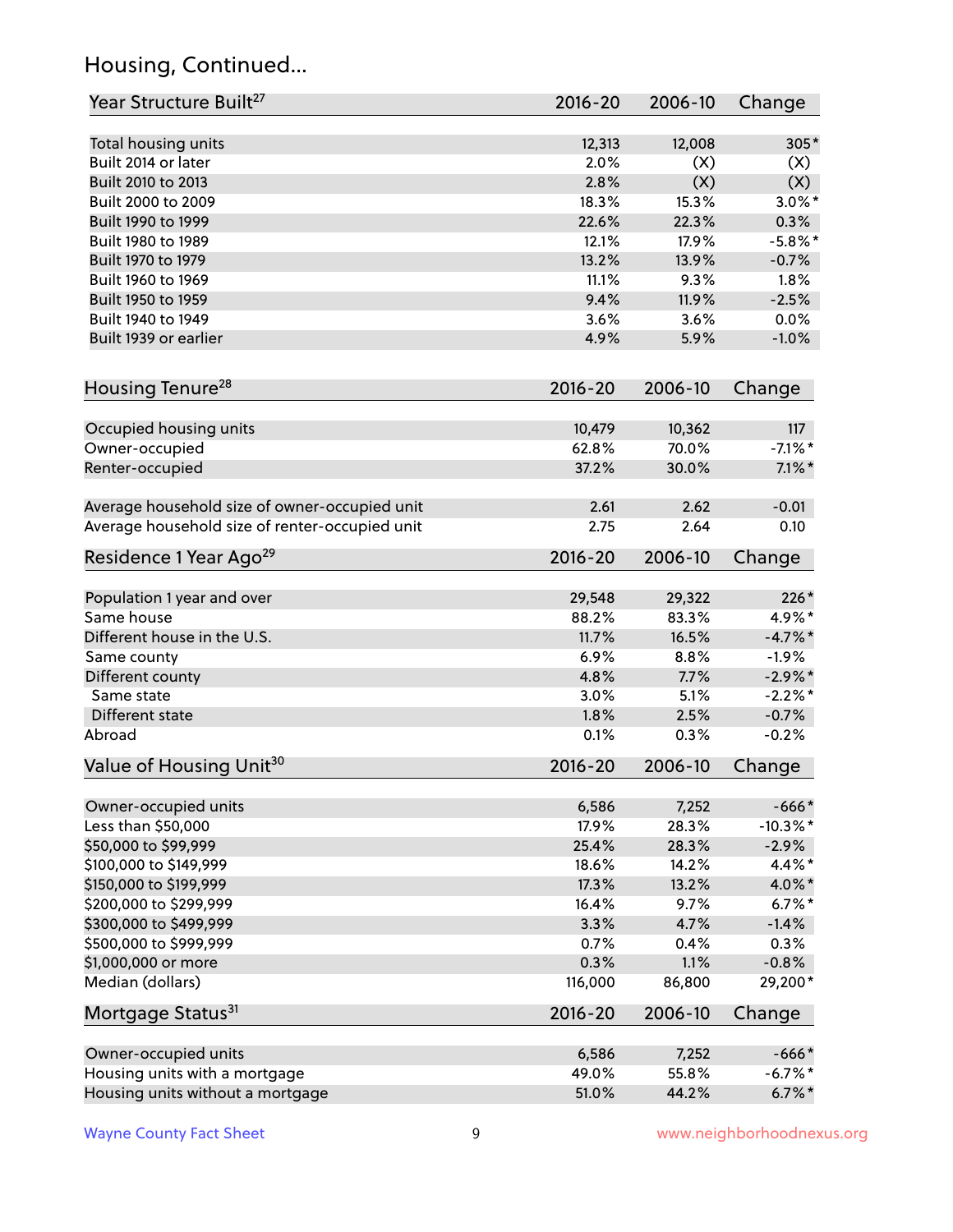# Housing, Continued...

| Selected Monthly Owner Costs <sup>32</sup>                                            | $2016 - 20$ | 2006-10 | Change     |
|---------------------------------------------------------------------------------------|-------------|---------|------------|
| Housing units with a mortgage                                                         | 3,230       | 4,046   | $-816*$    |
| Less than \$300                                                                       | 0.0%        | 1.1%    | $-1.1%$    |
| \$300 to \$499                                                                        | 3.7%        | 13.6%   | $-9.9\%$ * |
| \$500 to \$999                                                                        | 38.1%       | 43.6%   | $-5.5%$    |
| \$1,000 to \$1,499                                                                    | 33.4%       | 26.6%   | $6.9\%$ *  |
| \$1,500 to \$1,999                                                                    | 16.1%       | 8.4%    | $7.7\%$ *  |
| \$2,000 to \$2,999                                                                    | 7.0%        | 5.9%    | 1.1%       |
| \$3,000 or more                                                                       | 1.7%        | 0.9%    | 0.8%       |
| Median (dollars)                                                                      | 1,119       | 881     | 238*       |
| Housing units without a mortgage                                                      | 3,356       | 3,206   | 150        |
| Less than \$150                                                                       | 4.3%        | 10.4%   | $-6.1\%$ * |
| \$150 to \$249                                                                        | 23.2%       | 27.1%   | $-3.9%$    |
| \$250 to \$349                                                                        | 25.7%       | 29.8%   | $-4.1%$    |
| \$350 to \$499                                                                        | 27.6%       | 20.9%   | $6.7\%$ *  |
| \$500 to \$699                                                                        | 15.4%       | 10.7%   | 4.8%*      |
| \$700 or more                                                                         | 3.7%        | 1.2%    | $2.6\%$ *  |
| Median (dollars)                                                                      | 340         | 283     | $57*$      |
| Selected Monthly Owner Costs as a Percentage of<br>Household Income <sup>33</sup>     | $2016 - 20$ | 2006-10 | Change     |
| Housing units with a mortgage (excluding units where<br>SMOCAPI cannot be computed)   | 3,220       | 4,037   | $-817*$    |
| Less than 20.0 percent                                                                | 55.8%       | 50.1%   | 5.7%       |
| 20.0 to 24.9 percent                                                                  | 14.5%       | 16.3%   | $-1.8%$    |
| 25.0 to 29.9 percent                                                                  | 7.0%        | 8.0%    | $-1.0%$    |
| 30.0 to 34.9 percent                                                                  | 6.9%        | 8.3%    | $-1.4%$    |
| 35.0 percent or more                                                                  | 15.8%       | 17.3%   | $-1.5%$    |
| Not computed                                                                          | 10          | 9       |            |
| Housing unit without a mortgage (excluding units where<br>SMOCAPI cannot be computed) | 3,296       | 3,194   | 102        |
| Less than 10.0 percent                                                                | 43.4%       | 50.5%   | $-7.1\%$ * |
| 10.0 to 14.9 percent                                                                  | 22.0%       | 17.3%   | 4.7%       |
| 15.0 to 19.9 percent                                                                  | 7.4%        | 11.0%   | $-3.5%$    |
| 20.0 to 24.9 percent                                                                  | 10.4%       | 4.8%    | $5.6\%*$   |
| 25.0 to 29.9 percent                                                                  | 5.5%        | 5.9%    | $-0.4%$    |
| 30.0 to 34.9 percent                                                                  | 4.3%        | 1.0%    | $3.2\%$ *  |
| 35.0 percent or more                                                                  | 7.0%        | 9.5%    | $-2.6%$    |
| Not computed                                                                          | 60          | 12      | 48*        |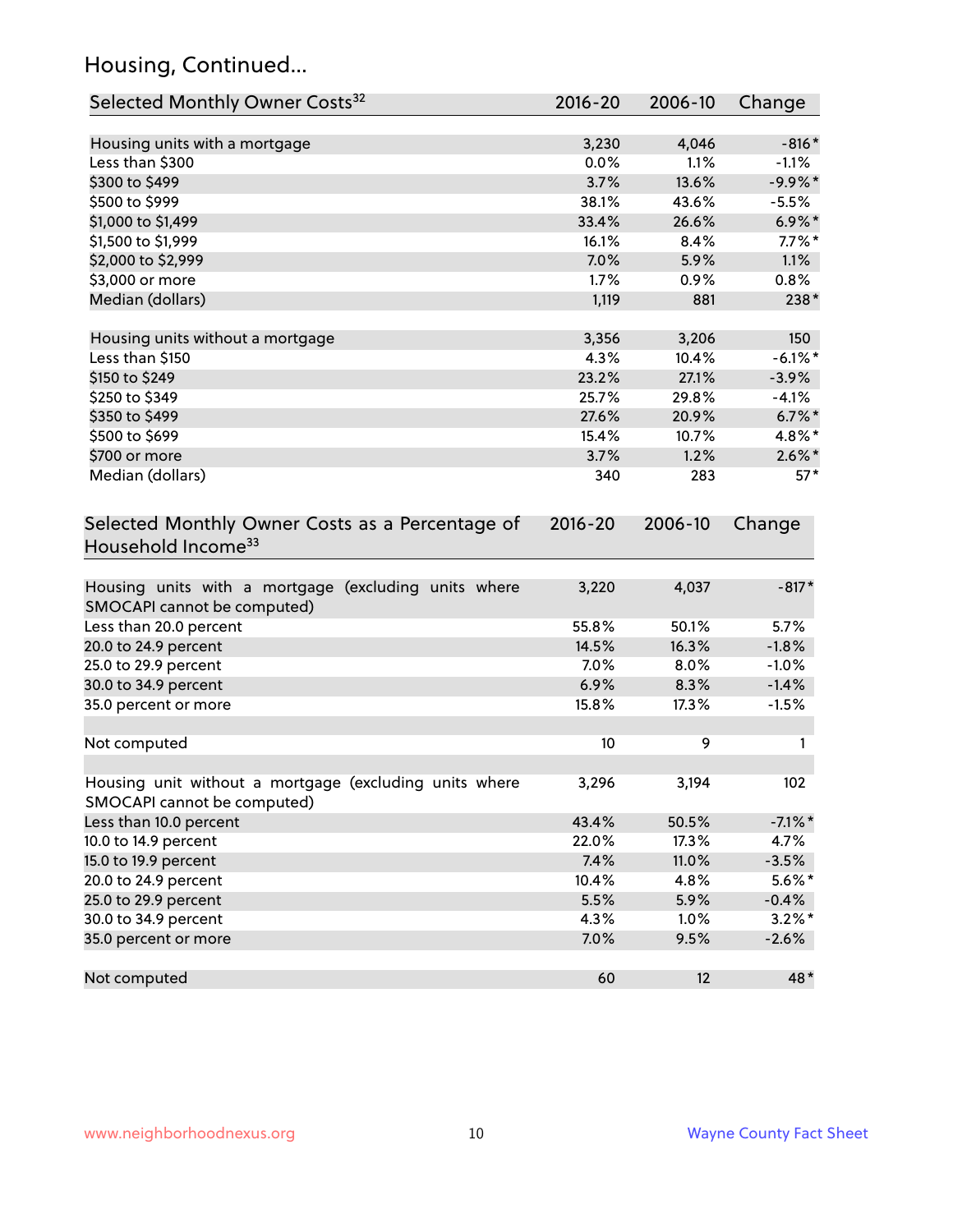# Housing, Continued...

| Gross Rent <sup>34</sup>                                                       | 2016-20     | 2006-10 | Change      |
|--------------------------------------------------------------------------------|-------------|---------|-------------|
|                                                                                |             |         |             |
| Occupied units paying rent                                                     | 3,370       | 2,656   | $714*$      |
| Less than \$200                                                                | 2.0%        | 1.6%    | 0.5%        |
| \$200 to \$499                                                                 | 20.1%       | 43.9%   | $-23.7%$ *  |
| \$500 to \$749                                                                 | 43.5%       | 36.8%   | 6.6%        |
| \$750 to \$999                                                                 | 22.0%       | 13.7%   | $8.2\%$ *   |
| \$1,000 to \$1,499                                                             | 8.7%        | 4.0%    | 4.7%*       |
| \$1,500 to \$1,999                                                             | 2.1%        | 0.0%    | 2.1%        |
| \$2,000 or more                                                                | 1.6%        | 0.0%    | 1.6%        |
| Median (dollars)                                                               | 682         | 523     | $159*$      |
| No rent paid                                                                   | 523         | 454     | 69          |
| Gross Rent as a Percentage of Household Income <sup>35</sup>                   | $2016 - 20$ | 2006-10 | Change      |
| Occupied units paying rent (excluding units where GRAPI<br>cannot be computed) | 3,296       | 2,616   | 680*        |
| Less than 15.0 percent                                                         | 21.2%       | 16.9%   | 4.3%        |
| 15.0 to 19.9 percent                                                           | 22.9%       | 13.0%   | $9.9\%*$    |
| 20.0 to 24.9 percent                                                           | 13.1%       | 12.9%   | 0.2%        |
| 25.0 to 29.9 percent                                                           | 6.2%        | 5.1%    | 1.0%        |
| 30.0 to 34.9 percent                                                           | 6.7%        | 11.4%   | $-4.7%$     |
| 35.0 percent or more                                                           | 29.9%       | 40.7%   | $-10.8\%$ * |
| Not computed                                                                   | 597         | 494     | 103         |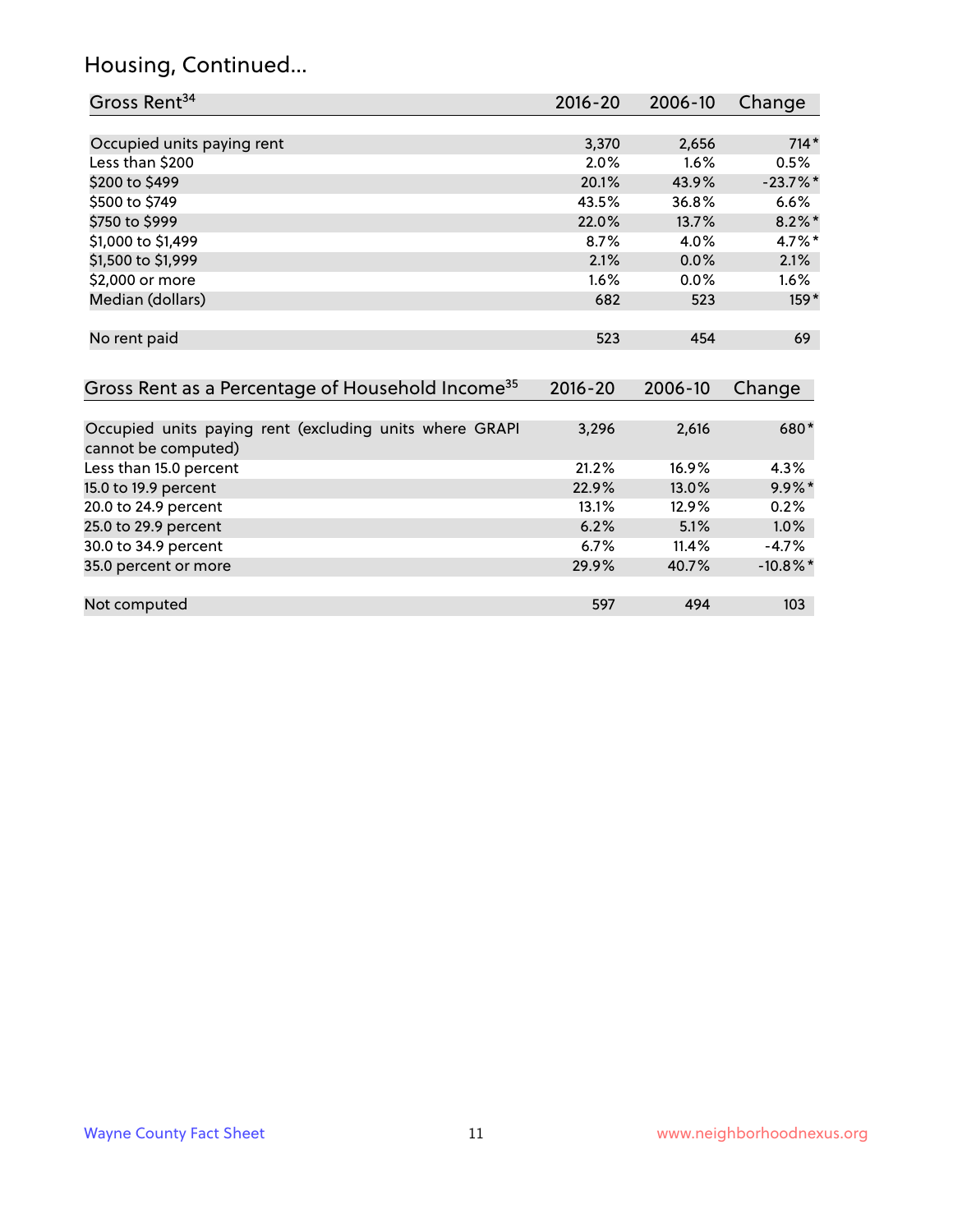# Community Involvement

| Voter Registration and Turnout <sup>36</sup> | 2020   |
|----------------------------------------------|--------|
|                                              |        |
| Active registered voters                     | 18,078 |
| Number voted in Presidential election        | 12.712 |
| Percent voted in Presidential election       | 70.3%  |

## Transportation

| Commuting to Work <sup>37</sup>           | 2016-20     | 2006-10 | Change     |
|-------------------------------------------|-------------|---------|------------|
|                                           |             |         |            |
| Workers 16 years and over                 | 10,970      | 11,195  | $-225$     |
| Car, truck, or van - drove alone          | 82.5%       | 78.4%   | 4.1%       |
| Car, truck, or van - carpooled            | 10.6%       | 13.9%   | $-3.4\%$ * |
| Public transportation (excluding taxicab) | 0.7%        | 0.4%    | 0.2%       |
| Walked                                    | 0.1%        | 1.6%    | $-1.5%$ *  |
| Other means                               | 2.9%        | 2.5%    | 0.4%       |
| Worked at home                            | 3.2%        | 3.1%    | 0.1%       |
|                                           |             |         |            |
| Mean travel time to work (minutes)        | 25.3        | 25.7    | $-0.4$     |
|                                           |             |         |            |
| Vehicles Available <sup>38</sup>          | $2016 - 20$ | 2006-10 | Change     |
|                                           |             |         |            |
| Occupied housing units                    | 10,479      | 10,362  | 117        |
| No vehicles available                     | 8.1%        | $7.7\%$ | 0.4%       |
| 1 vehicle available                       | 29.7%       | 31.7%   | $-2.0%$    |
| 2 vehicles available                      | 39.2%       | 37.0%   | 2.2%       |
| 3 or more vehicles available              | 23.0%       | 23.6%   | $-0.7%$    |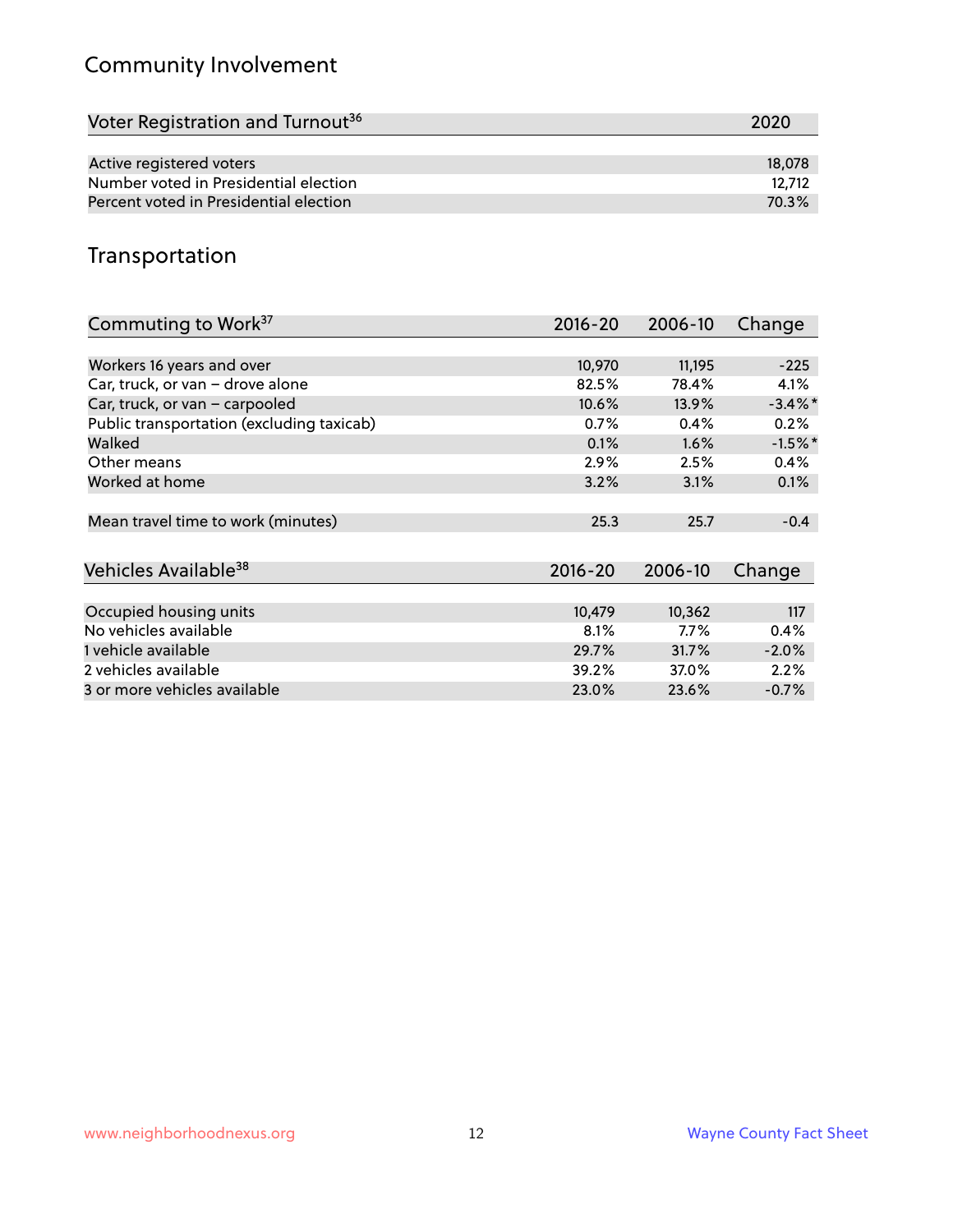#### Health

| Health Insurance coverage <sup>39</sup> | 2016-20 |
|-----------------------------------------|---------|
|-----------------------------------------|---------|

| Civilian Noninstitutionalized Population                | 27,909 |
|---------------------------------------------------------|--------|
| With health insurance coverage                          | 83.8%  |
| With private health insurance coverage                  | 56.6%  |
| With public health coverage                             | 38.4%  |
| No health insurance coverage                            | 16.2%  |
| Civilian Noninstitutionalized Population Under 19 years | 7,743  |
| No health insurance coverage                            | 6.6%   |
| Civilian Noninstitutionalized Population 19 to 64 years | 15,668 |
| In labor force:                                         | 10,759 |
| Employed:                                               | 10,131 |
| With health insurance coverage                          | 77.2%  |
| With private health insurance coverage                  | 24.4%  |
| With public coverage                                    | 7.3%   |
| No health insurance coverage                            | 22.8%  |
| Unemployed:                                             | 628    |
| With health insurance coverage                          | 62.3%  |
| With private health insurance coverage                  | 24.4%  |
| With public coverage                                    | 40.1%  |
| No health insurance coverage                            | 37.7%  |
| Not in labor force:                                     | 4,909  |
| With health insurance coverage                          | 70.3%  |
| With private health insurance coverage                  | 41.8%  |
| With public coverage                                    | 35.7%  |
| No health insurance coverage                            | 29.7%  |

# **Health Factors Most Recent** And The Control of the Control of The Control of The Control of The Control of The Control of The Control of The Control of The Control of The Control of The Control of The Control of The Contr

| Premature Death (YPLL before age 75 per 100,000 population, age-adjusted) <sup>40</sup> | 11,174.7 |
|-----------------------------------------------------------------------------------------|----------|
| Average number of Physically Unhealthy Days <sup>41</sup>                               | 5.2      |
| Average number of Mentally Unhealthy Days <sup>42</sup>                                 | 5.7      |
| Low Birthweight Births <sup>43</sup>                                                    | $10.6\%$ |
| Diabetes Prevalence <sup>44</sup>                                                       | $13.0\%$ |
| HIV Prevalence (per 100,000 population) <sup>45</sup>                                   | 375.4    |
| Rate, Deduplicated ER Visits for Asthma, Ages 0-17 <sup>46</sup>                        | 834.0    |